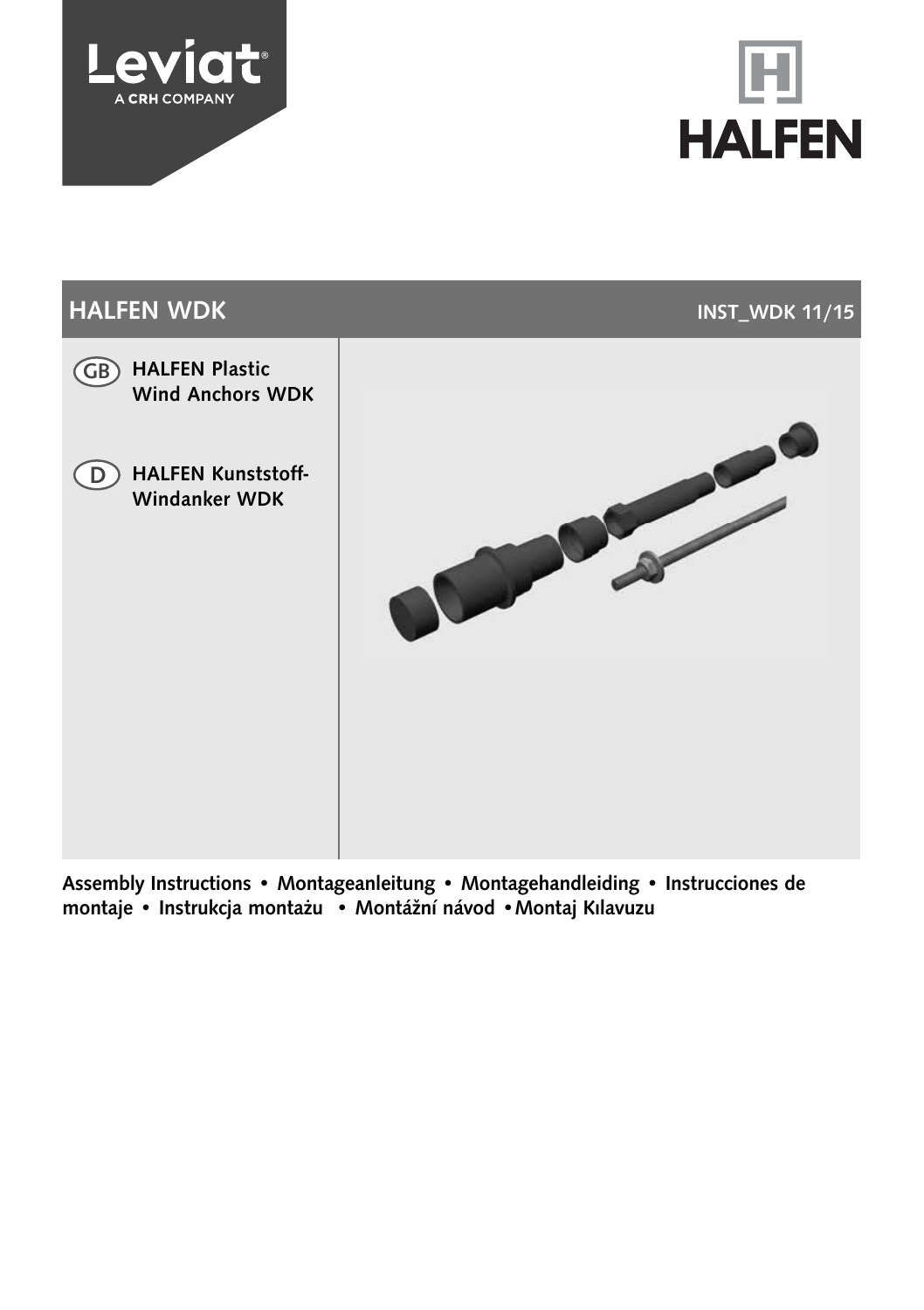**Deutsch** 

# Plastic wind anchor WDK-3,0 for push-through installation

# Application:

Plastic wind anchor for precast concrete façade panels for push- through installation

### **Components**

| ① WDK-E:          | Installation component                      |
|-------------------|---------------------------------------------|
|                   | 2 WDK-E VRL: WDK-Eextension                 |
| 3 WDK-M:          | Assembly component                          |
|                   | 4 WDK-M VRL: WDK-Mextension                 |
| 5 WDK-M:          | Assembly component ring plate               |
| 6 WDK-STR:        | Plug with rim                               |
| <b>7 WDK-STO:</b> | Plug without rim                            |
| 8 WDK-DUE:        | Anchor bolt and <sup>o</sup> mortar capsule |
|                   |                                             |



#### Step 1: At the precast plant

#### 1. Installation of the WDK-E installation component

- The recess tube  $\odot$  (if necessary with extension  $\oslash$ ) is cast into the concrete at the specified position with the larger pipe diameter towards the outer-surface of the façade panel.
- The recess tube  $\odot$  can be shortened by up to 20 mm at the back of the panel if the panel thickness is less than 100 mm.
- Extensions 2 are required for the recess tube if the panel thickness is greater than 120 mm.



Recess tube Extension



#### 2. Installation of the threaded rod WDK-M

- Screw the threaded tube  $\circled{3}$  in the recess tube  $\circled{1}$ using a SW27 socket wrench.
- Attach necessary extension 4 onto the threaded tube.
- Attach the ring plate  $\circledast$  to the threaded tube or the extensions.

• Preset the distance (b) by turning the threaded tube.



**3** Threaded tube **4** Extension **5** Ring plate



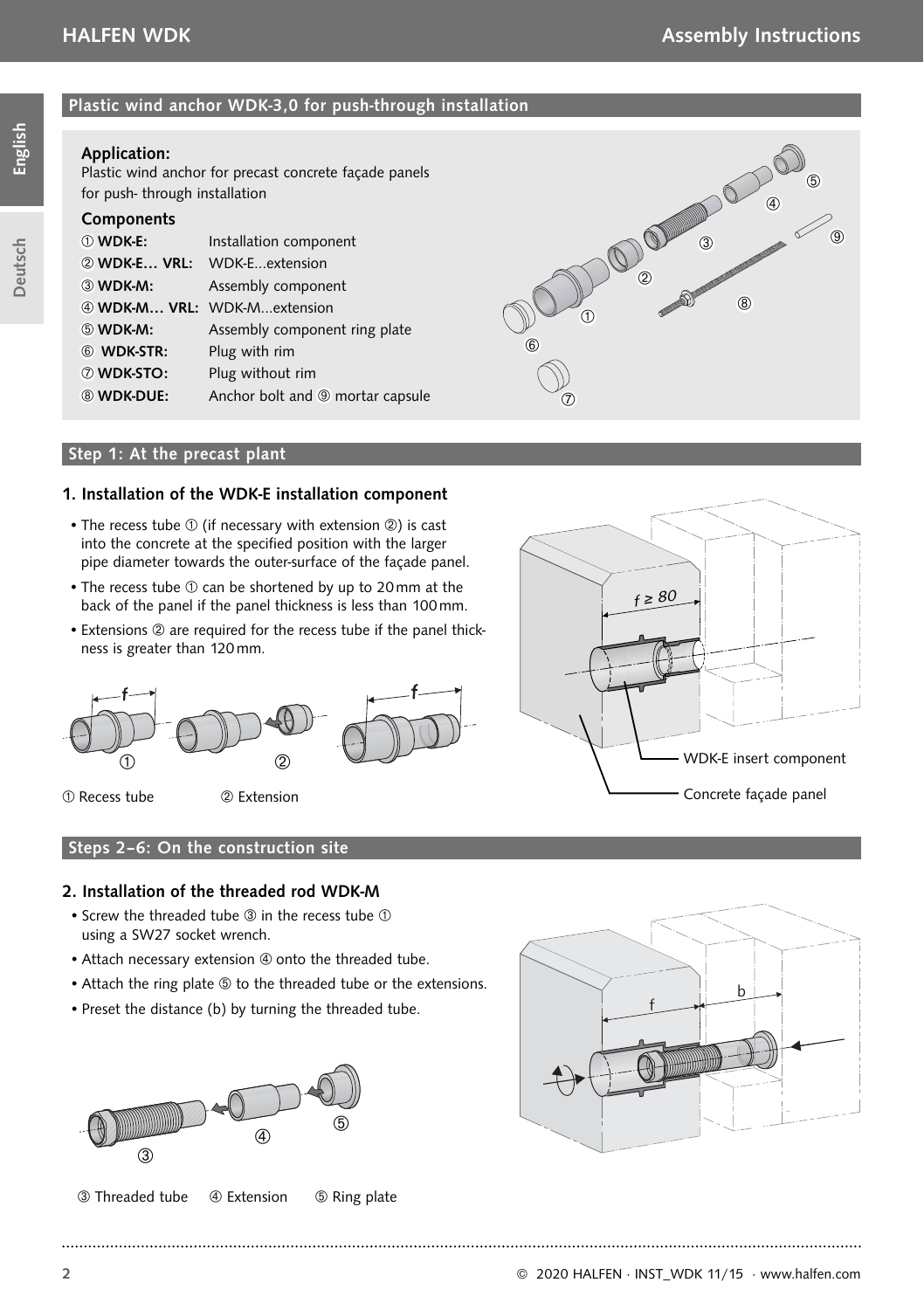

- Align the façade panel.
- Drilling: Drill a bore hole through the threaded tube  $\mathbb O$  into the concrete.





Avoid damaging the plastic parts! Clamp a square piece of timber between the façade panel and the concrete.

| Minimum edge distances [mm] |    |  |
|-----------------------------|----|--|
| Facade panel                | 80 |  |
| Support element             | 45 |  |
|                             |    |  |

#### 4. Installing of the mortar capsule and the anchor rod

• Clean the bore hole and insert the mortar capsule (→ see also next page: "Cleaning")



- Anchor bolt M10 thread (stainless steel A4)
- Mortar capsule

**THE REAL PROPERTY** ൫

• Drive in anchor rod <sup>®</sup> using a hammer drill with the provided setting tool.



Observe the curing period!

(→ see also table "Processing and curing periods" on the next page)



For further information on step 4:  $\rightarrow$  see next page

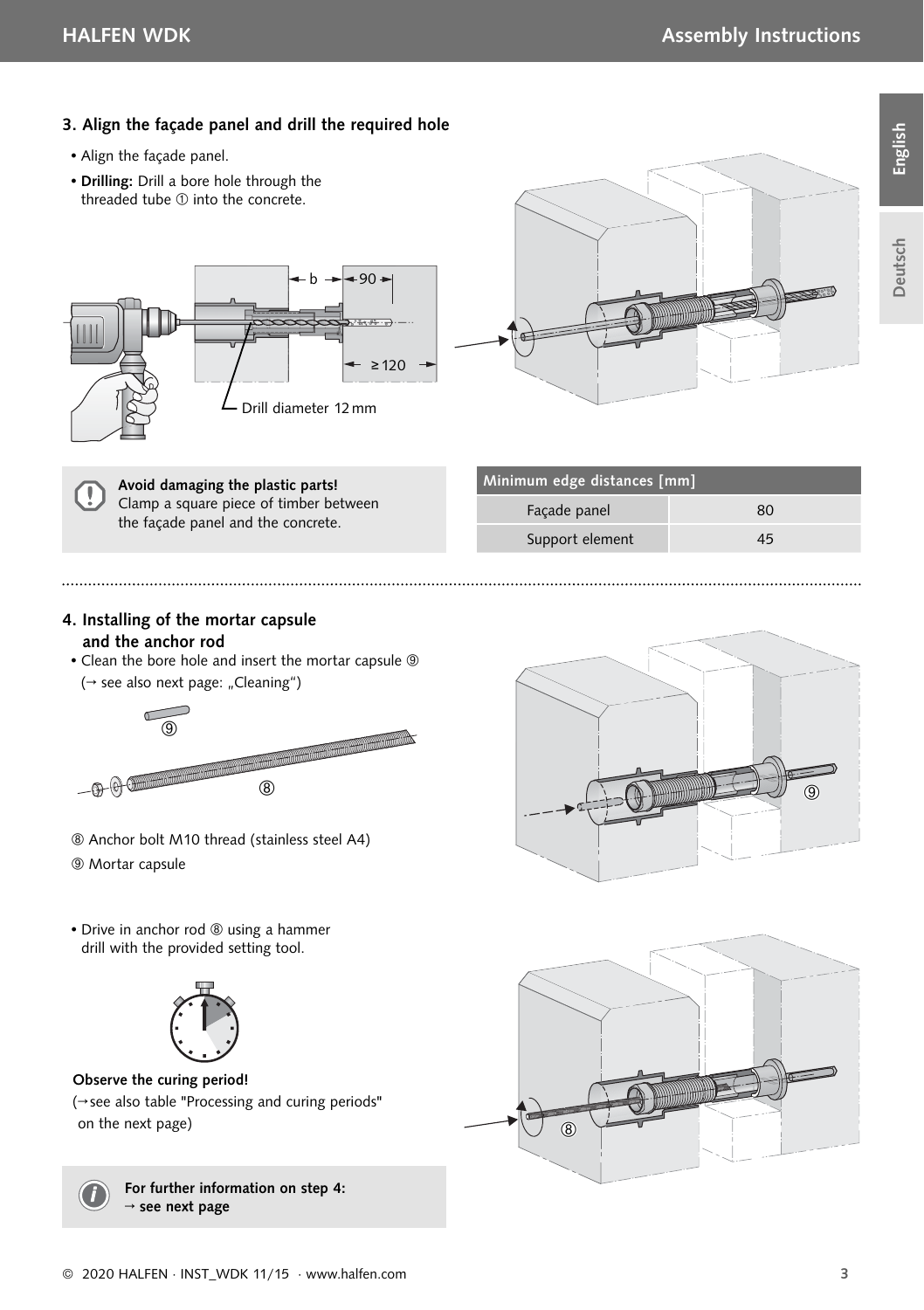Deutsch

# Cleaning *i*

- Clean the drill hole by using a blow-out pump and then use a cleaning-brush to remove any dust  $\mathbf{D}$ . Then repeat this procedure ( $\bigcirc$  and  $\bigcirc$ ).
- The cleaning brush and blow-out pump are ordered separately. These articles can be ordered directly from HALFEN. See the current HALFEN price list, section "Bolts, Accessories".

# *C* Curing

| Working times and curing periods                      |                        |  |
|-------------------------------------------------------|------------------------|--|
| Temperature $\lceil \circ C \rceil$ in the drill hole | Minimal curing period* |  |
| $\geq$ +30 $^{\circ}$ C                               | 10 minutes             |  |
| $\geq$ +20 $\degree$ C                                | 20 minutes             |  |
| $\geq +5^{\circ}$ C                                   | 1 hour                 |  |
| $\geq +0^{\circ}C$                                    | 5 hours                |  |
| $\geq -5^{\circ}$ C                                   | 5 hours                |  |
|                                                       |                        |  |

\*values apply for dry concrete in the support element

# 5. Final Assembly

- Screw the nut and washer loosely onto the anchor rod.
- Adjust the distance (b) by turning the threaded tube 3 with a socket wrench.
- After curing tighten the nut and washer with a torque of 20 Nm.



If more than two extensions  $@$  are used, additional spacer bolts (e.g. DS13) must be installed at a distance of approximately 15–30 cm from the WDK.

# 6. Close the recess

• Close the recess tube  $\mathbb O$  with plug  $\mathbb O$  or  $\mathbb O$ .



Plug with rim WDK-STR



Plug without rim WDK-STO  $@$ 











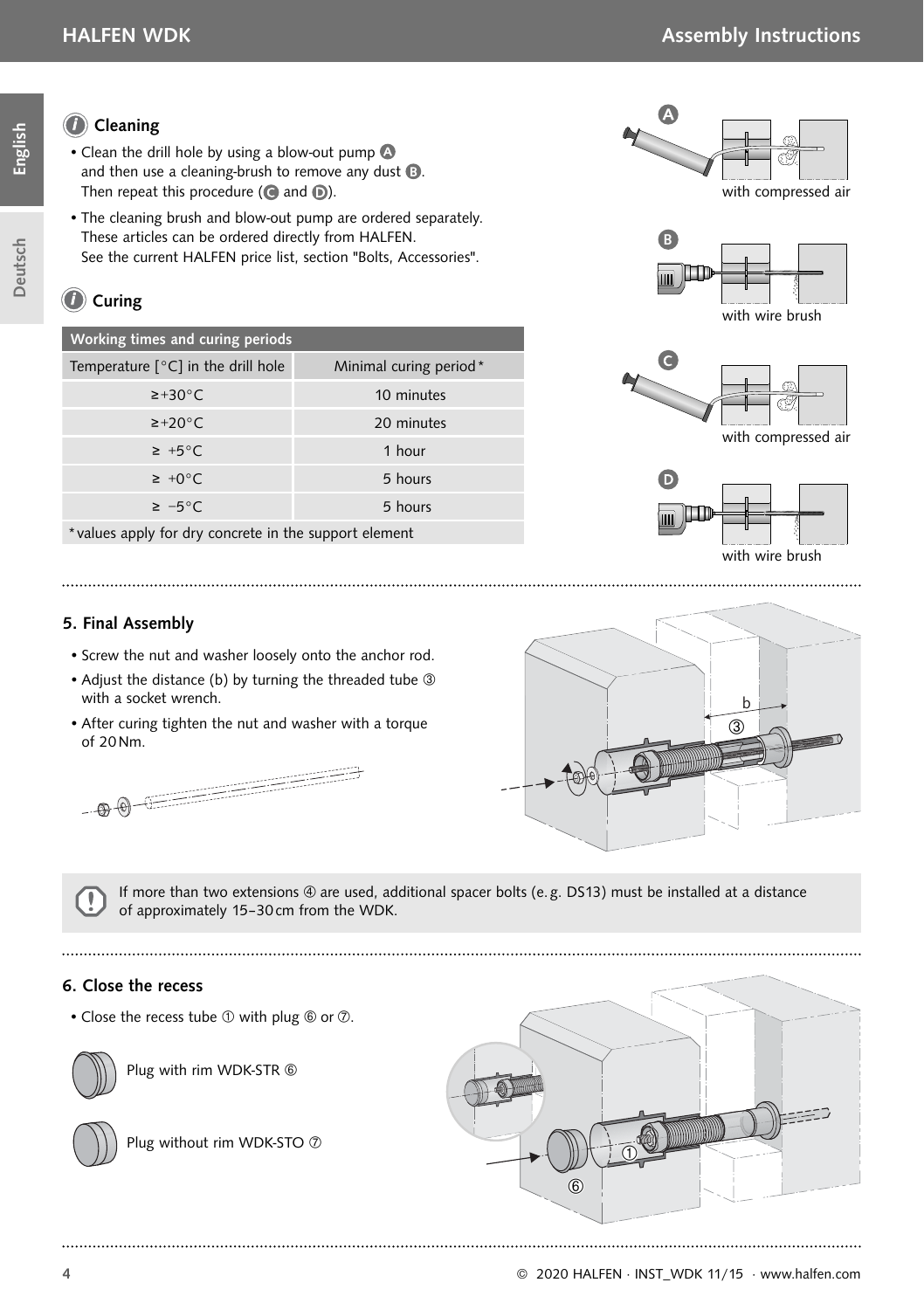#### Kunststoff-Windanker WDK-3,0 für Durchsteckmontage

#### Anwendung:

Windanker für Stahlbeton-Fassadenplatten zur Durchsteck montage aus glasfaserverstärktem Kunststoff

# Bestandteile

| 10 WDK-E:         | Einbauteil                                   |
|-------------------|----------------------------------------------|
| 2 WDK-E VRL:      | WDK-EVerlängerungsstück                      |
| 3 WDK-M:          | Montageteil                                  |
|                   | 4 WDK-M VRL: WDK-MVerlängerungsstück         |
| 5 WDK-M:          | Montageteil Ringplatte                       |
| 6 WDK-STR:        | Stopfen mit Rand                             |
| 7 WDK-STO:        | Stopfen ohne Rand                            |
| <b>8 WDK-DUE:</b> | Ankerstange und <sup>(2)</sup> Mörtelpatrone |



#### Schritt 1: Im Fertigteilwerk

#### 1. Montage des Einbauteils WDK-E

- Aussparungsrohr  $\textcircled{1}$  (ggf. mit Verlängerungsstück  $\textcircled{2}$ ) an der vorgesehenen Position mit dem größeren Rohrdurchmesser nach Außen in das Fassadenelement einbetonieren.
- Bei Plattenstärken f < 100 mm kann das Aussparungsrohr am innen liegenden Ende bis zu 20 mm gekürzt werden.
- Bei Plattenstärken > 120 mm müssen zusätzliche Verlängerungsstücke 2 für das Aussparungsrohr verwendet werden.



Aussparungsrohr Verlängerungsstück



#### 2. Montage des Gewinderohrs WDK-M

- Gewinderohr <sup>3</sup> mittels Steckschlüssel SW27 in das Aussparungsrohr  $\odot$  eingeschrauben.
- Eventuell erforderliche Verlängerungsstücke 4 auf das Gewinderohr aufstecken.
- Ringplatte  $\circled{a}$  auf das Gewinderohr bzw. Verlängerungsstück aufstecken.
- Wandabstand (b) durch Drehen des Gewinderohrs einstellen.



Gewinderohr Verlängerungsstück Ringplatte



 $f \geq 80$ Einbauteil WDK-E Beton-Fassadenplatte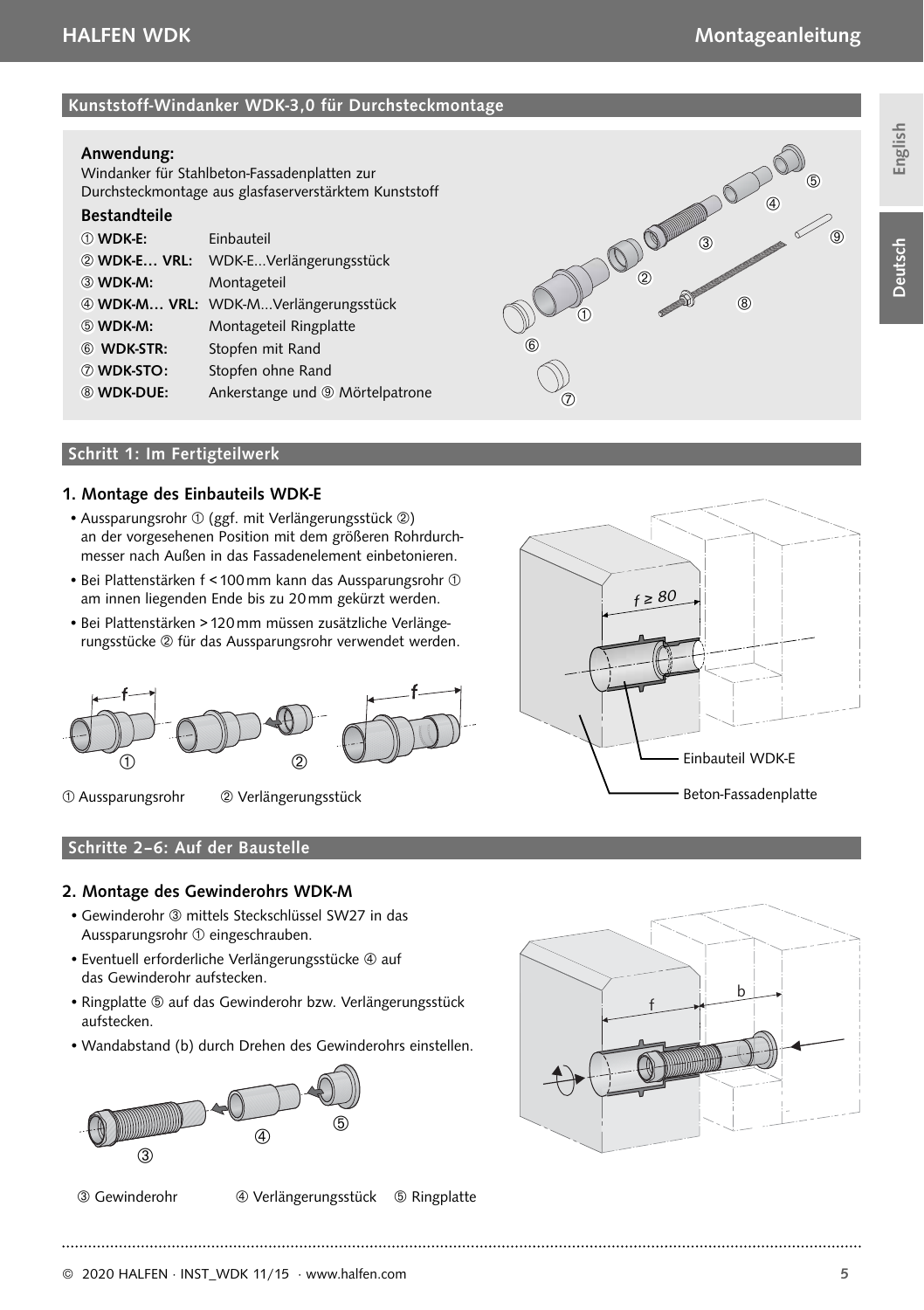# English Deutsch English

Deutsch

- 3. Fassadenplatte ausrichten und Bohrloch herstellen
	- Fassadenplatte ausrichten.
- Bohren: Durch das Gewinderohr  $\textcircled{\scriptsize{1}}$  ein Loch in den Ortbeton bohren.





Kunststoffteile nicht beschädigen! Beispielsweise kann ein Kantholz zwischen Element und Ortbeton als Puffer einklemmt werden.

| Mindestrandabstände [mm] |    |  |
|--------------------------|----|--|
| Fassadenplatte           | 80 |  |
| Tragelement              | 45 |  |
|                          |    |  |

# 4. Montage Mörtelpatrone und Ankerstange

• Bohrloch säubern und Mörtelpatrone <sup>®</sup> einführen (→ siehe Darstellung "Säubern" auf der folgenden Seite)



- Ankerstange Gewinde M10 (Edelstahl A4)
- Mörtelpatrone

Į

**THE REAL** ൫

• Ankerstange ® mit Schlagbohrmaschine und mitgeliefertem Setzwerkzeug eintreiben.



# Aushärtezeit beachten!

(→ siehe auch Tabelle "Verarbeitungs- und Aushärtezeiten" auf der folgenden Seite)



Zusätzliche Informationen zu Schritt 4: <sup>→</sup> siehe folgende Seite *<sup>i</sup>*

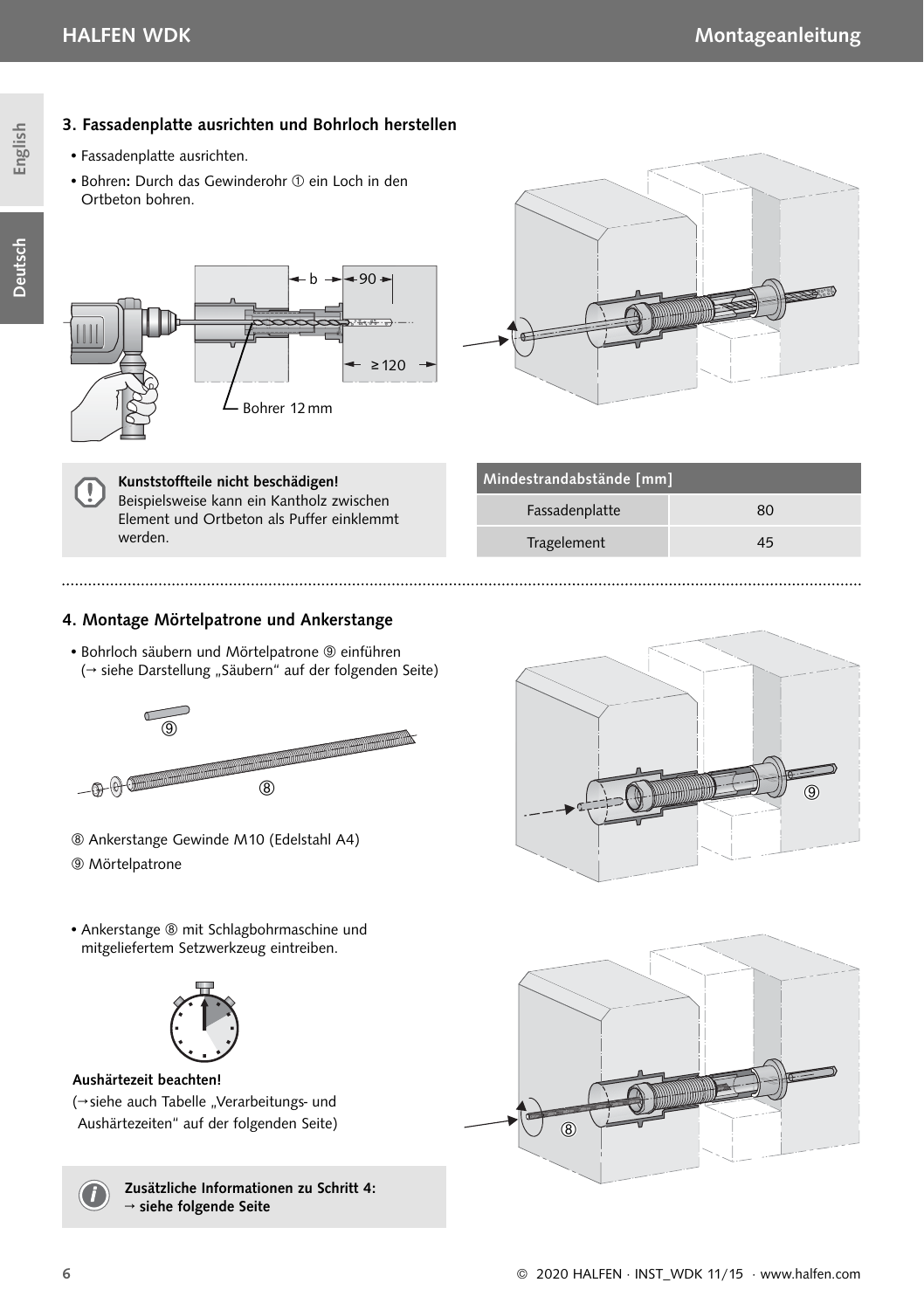# Säubern *i*

- Das Bohrloch reinigen durch Ausblasen mit einer Ausblaspumpe und durch anschließendes Ausbürsten mit einer Reinigungsbürste <sup>6</sup>. Diesen Vorgang anschließend wiederholen ( $\bigcirc$  und  $\bigcirc$ ).
- Ausblaspumpe und Reinigungsbürste bitte separat bestellen. Die Artikel können auch direkt bei HALFEN bezogen werden, siehe aktuelle Preisliste im Kapitel "Schrauben, Zubehör".

# *i* Aushärten

| Verarbeitungs- und Aushärtezeiten |                        |  |
|-----------------------------------|------------------------|--|
| Temperatur [°C] im Bohrloch       | Minimale Aushärtezeit* |  |
| $\geq$ +30 $\degree$ C.           | 10 Minuten             |  |
| $\geq$ +20 $\degree$ C.           | 20 Minuten             |  |
| $\geq +5^{\circ}$ C               | 1 Stunde               |  |
| $\geq +0^{\circ}$ C               | 5 Stunden              |  |
| $\geq -5^{\circ}$ C               | 5 Stunden              |  |
| *Werte gelten für trockenen Beton |                        |  |

 $\overline{\mathbb{A}}$ 

mit Ausblaspumpe



mit Reinigungsbürste





mit Reinigungsbürste

#### 5. Abschliessende Montage

- Unterlegscheibe und Mutter lose aufdrehen.
- Wandabstand (b) durch drehen des Gewinderohrs mittels Steckschlüssel einstellen.
- Nach Erhärten des Mörtels im Bohrloch Mutter mit 20 Nm anziehen.





Bei Verwendung von mehr als zwei Verlängerungsstücken (4), müssen zusätzliche Abstandsschrauben (z. B. DS13) im Abstand von ca. 15–30 cm vom WDK, zur Druckaufnahme herangezogen werden.

#### 6. Aussparung schließen

• Aussparungsrohr  $\textcircled{1}$  mit Stopfen  $\textcircled{1}$  oder  $\textcircled{2}$  verschließen.



Stopfen mit Rand WDK-STR



Stopfen ohne Rand WDK-STO